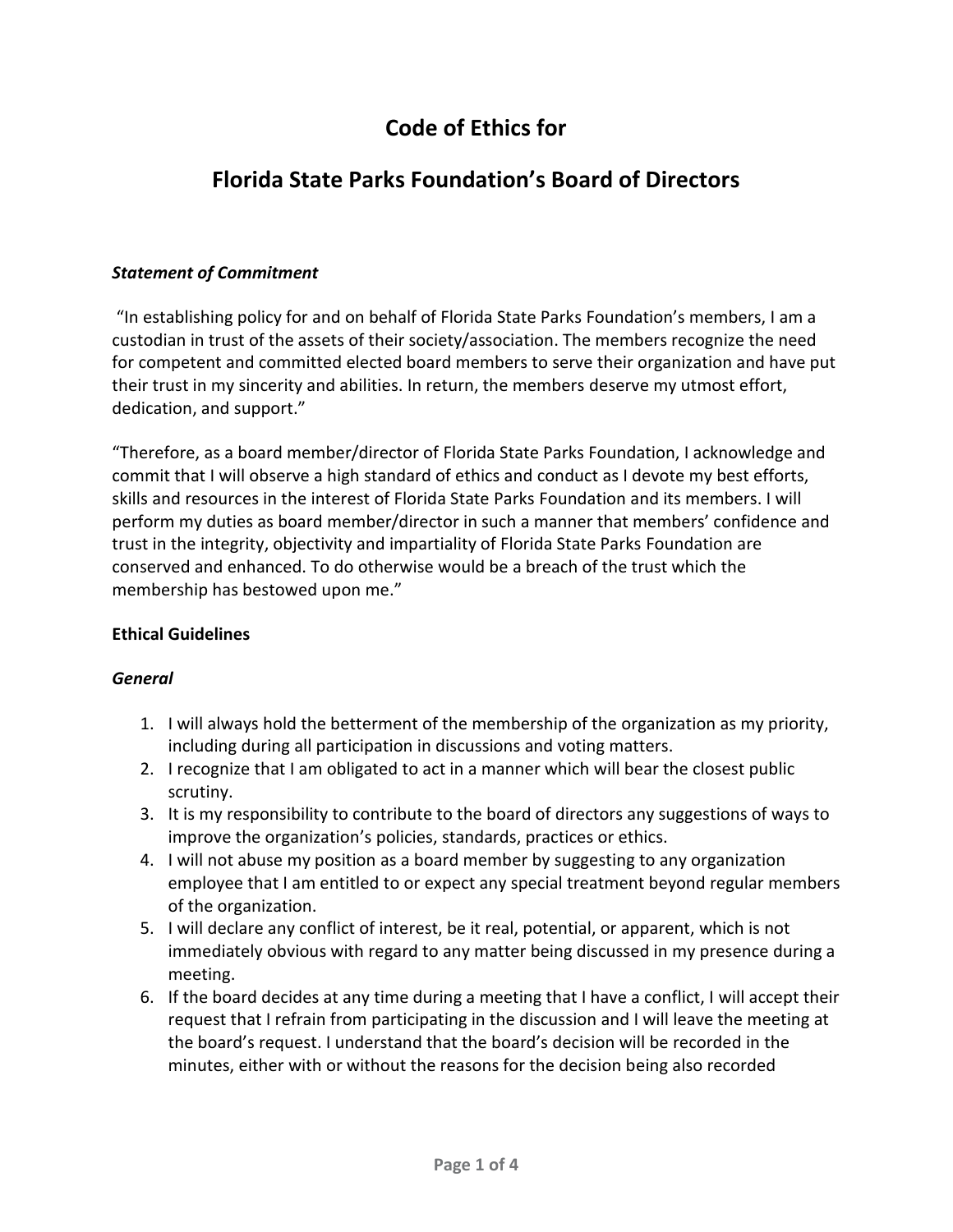- 7. I understand that the following activities are considered by the organization to be conflicts of interest, and that conflicts of interest are not limited to the following situations:
	- where a director makes a decision or does an act motivated by other or additional considerations than "the best interests of the organization"
	- where a director personally contracts with the organization or where he/she is a director of other organizations which are contracting with this organization
	- where a director learns of an opportunity for profit which may be valuable to him/her personally or to another organization of which he/she is a member, or to other persons known to the director
	- where a director, in any circumstance as related to the organization, puts his/her personal interests ahead of the best interests of the organization

## *Information*

- 8. I will not knowingly take advantage of or benefit from information that is obtained in the course of my official duties and responsibilities as a board member, and that is not generally available to membership
- 9. I will be alert to information which the organization can use to develop improved policies and strategies
- 10. I will protect the organizations information closely and will not release or share confidential information without the permission, preferably in writing, of the person who provided it
- 11. I will maintain confidentiality of all information which the board deems ought to be kept confidential

### *Resources*

12. I will be mindful of resources which are in my trust on behalf of the organization, and will help establish policies which ensure the maximization of secure and protected resources

## **Gifts and Hospitality**

- 13. Should business associates or others offer me gifts, favors, or benefits on a personal basis because of the business the organization does with them, I will recognize that such offers may be an effort to secure advantage from me, and I will reject such offers on the basis that it is against the organization's policy to accept gifts from business contacts. The most I will accept will be normal promotional handouts of a nominal value.
- 14. I will not routinely accept the hospitality of others. For example, when meals are taken with business colleagues, I will pay for as many meals as do my colleagues.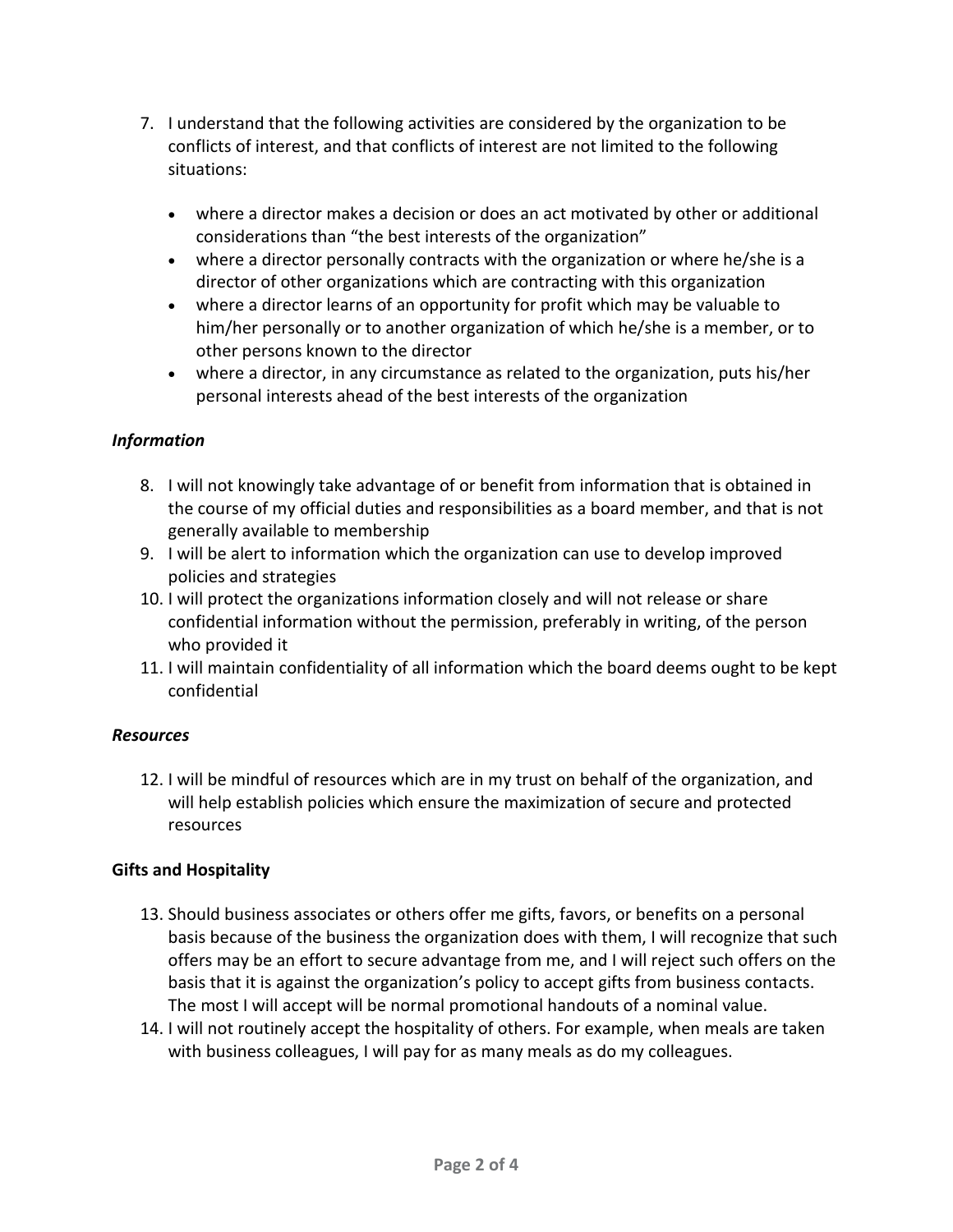#### *Representing the Organization*

15. As part of my duties as a board member, I represent the organization informally and formally to other associations, societies, government officials, and business representatives. I recognize that it is important that I represent the organization in such a way as to leave others with a positive impression of the organization. In my duties I will preserve and enhance the good reputation of the organization and will avoid behavior which might damage its image.

#### *Interpretation*

16. The president of the organization shall ensure that the practice of this policy will be fair, just, and equitable in all situations of interpretation and application.

#### *Enforcement*

- 17. The president is ultimately responsible for immediate interpretation, application and enforcement of the board members' code of ethics policy. All complaints concerning a possible code of ethics violation shall be made in writing to or by the president with a copy provided to the complainant.
- 18. The president shall make an initial determination of the issue and shall attempt initial resolution of the problem with the complainer and the complainant.
- 19. If this initial attempt at resolution is not successful, the president shall appoint a tribunal composed of three board members to investigate the complaint. The tribunal is required to investigate as required and submit a written report to the president within 30 days. The president will render his/her decision within ten days of receiving the tribunal's report.
- 20. The president's decision may be appealed in writing to the board of directors for consideration the board's next regular meeting at the organization's next regular scheduled meeting for a final decision. The final decision shall be delivered in writing to the complainer and complainant.

#### *Delegation and Penalties*

- 21. Should the president be the subject of a written complaint, the vice president shall perform the duties normally assigned to the president in this matter.
- 22. Penalties imposed for breach of the code of ethics may include, but are not limited to, the following:
	- Excluding the director from portions of all future meetings and discussions which relate to the stated conflict of interest, and/or
	- censure of the director, in private, in public, or both, and/or